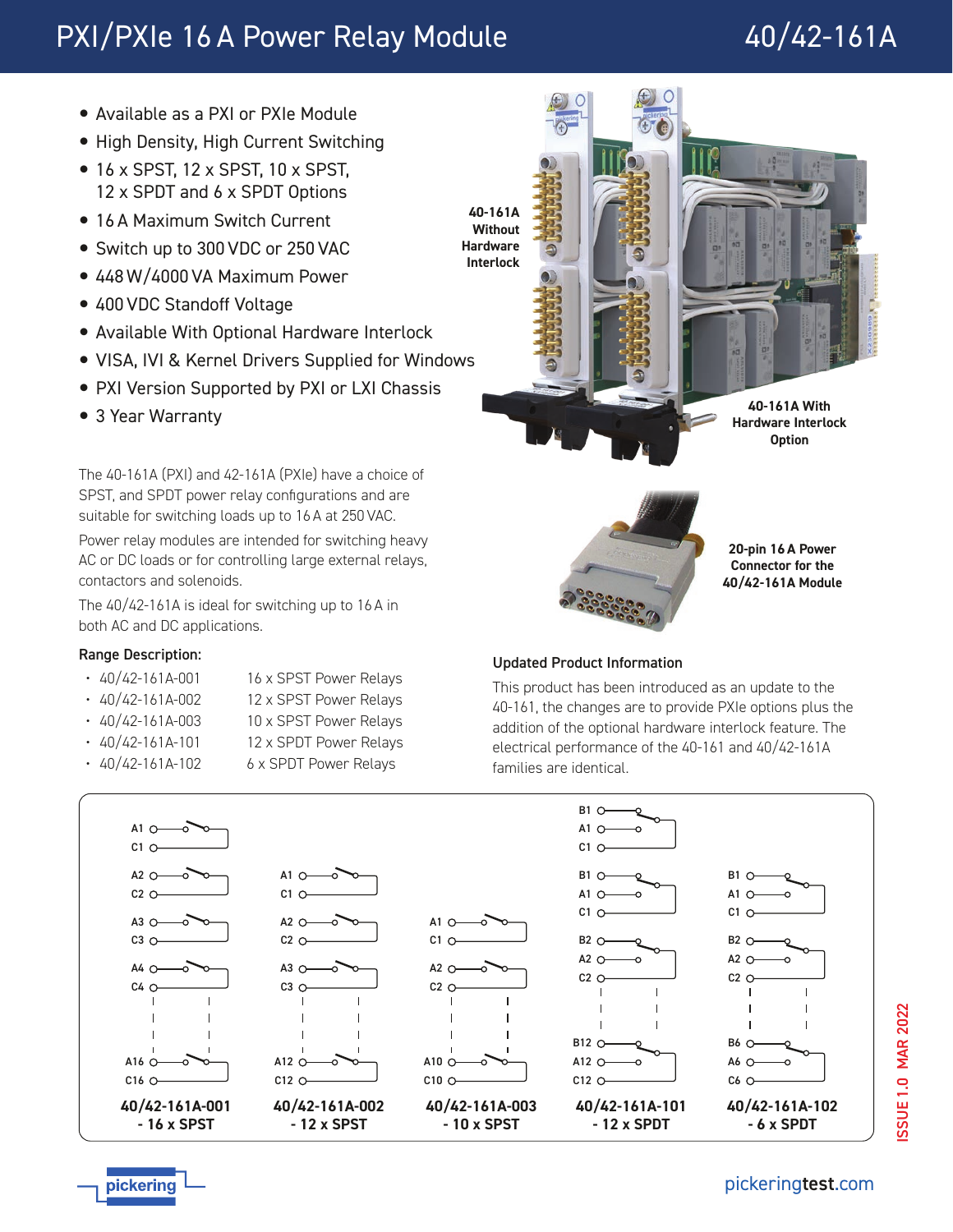#### Relay Type

The 40/42-161A is fitted with electro-mechanical power relays with silver alloy contacts. A spare relay is built onto the circuit board to allow easy maintenance with minimum downtime.

#### Switching Specification

| Relay Type:                                                                           | Electro-mechanical                                                                       |
|---------------------------------------------------------------------------------------|------------------------------------------------------------------------------------------|
| Contact Type:                                                                         | Power Relay<br>Silver Alloy (AgNi)                                                       |
| Cold Switching Capacity                                                               |                                                                                          |
|                                                                                       |                                                                                          |
| Maximum Current:<br>Maximum Voltage:                                                  | 16A<br>400 VDC/250 VAC*                                                                  |
| Hot Switching Capacity<br>(Resistive Load)                                            |                                                                                          |
| Maximum Current:<br>Maximum Voltage:<br>Maximum Power:<br>Minimum Switching Capacity: | 16A<br>300 VDC/250 VAC*<br>448W/4000VA<br>100 mA, 12 V                                   |
| Maximum Continuous Total<br>Switch Path Loading:                                      | 1536 $A^2$ † (Example<br>allowed conditions -<br>6 channels at 16 A)                     |
| Module Thermal Time Constant: 4 minutes typical                                       |                                                                                          |
| For information on module loading & pulsed currents                                   |                                                                                          |
| please visit:                                                                         |                                                                                          |
| [Pickering's Wiki page on module current capacity]                                    |                                                                                          |
| Maximum Standoff Voltage:<br>Initial On Path Resistance:                              | 400 VDC*<br><20 mΩ (12 mΩ typical)                                                       |
| Off Path Resistance:<br>Thermal Offset:                                               | $>10^9$ $\Omega$<br>$10 \mu V$                                                           |
| Typical Operate Time:                                                                 | $10 \,\mathrm{ms}$                                                                       |
| Expected Life (operations)                                                            |                                                                                          |
| Mechanical Endurance DC Coil:                                                         | >3x10 <sup>7</sup>                                                                       |
| Maximum Switch Capacity<br>(Resistive Load)                                           |                                                                                          |
| 16 A @ 250 VAC (4000 VA):                                                             | $1 \times 10^5$                                                                          |
| 8 A @ 30 VDC (240 W):                                                                 | >1x10 <sup>5</sup> (NC/NO Contacts,<br>Frequency of Operation<br>0.1 Hz, Duty Cycle 90%) |

\* For full voltage rating, signal sources to be switched must be fully isolated from mains supply and safety earth.  $\uparrow$  1536 A<sup>2</sup> =  $\Sigma$ <sup>2</sup>, the sum of the squares of the current in each relay.







#### RF Specification - In a 50 Ω System

| Bandwidth (-3 dB):   | 20 MHz (typical)            |          |
|----------------------|-----------------------------|----------|
| Crosstalk (typical): | $10$ kHz                    | -65 dB   |
|                      | $100$ kHz:                  | $-60$ dB |
|                      | $1$ MH <sub>7</sub> $\cdot$ | -45 dB   |
|                      | $10$ MHz:                   | $-25dB$  |
| Isolation (typical): | $10$ kHz:                   | $60$ dB  |
|                      | $100$ kHz:                  | $60$ dB  |
|                      | $1$ MH <sub>7</sub> $\cdot$ | 45 dB    |
|                      | 10 MHz:                     | 30dB     |

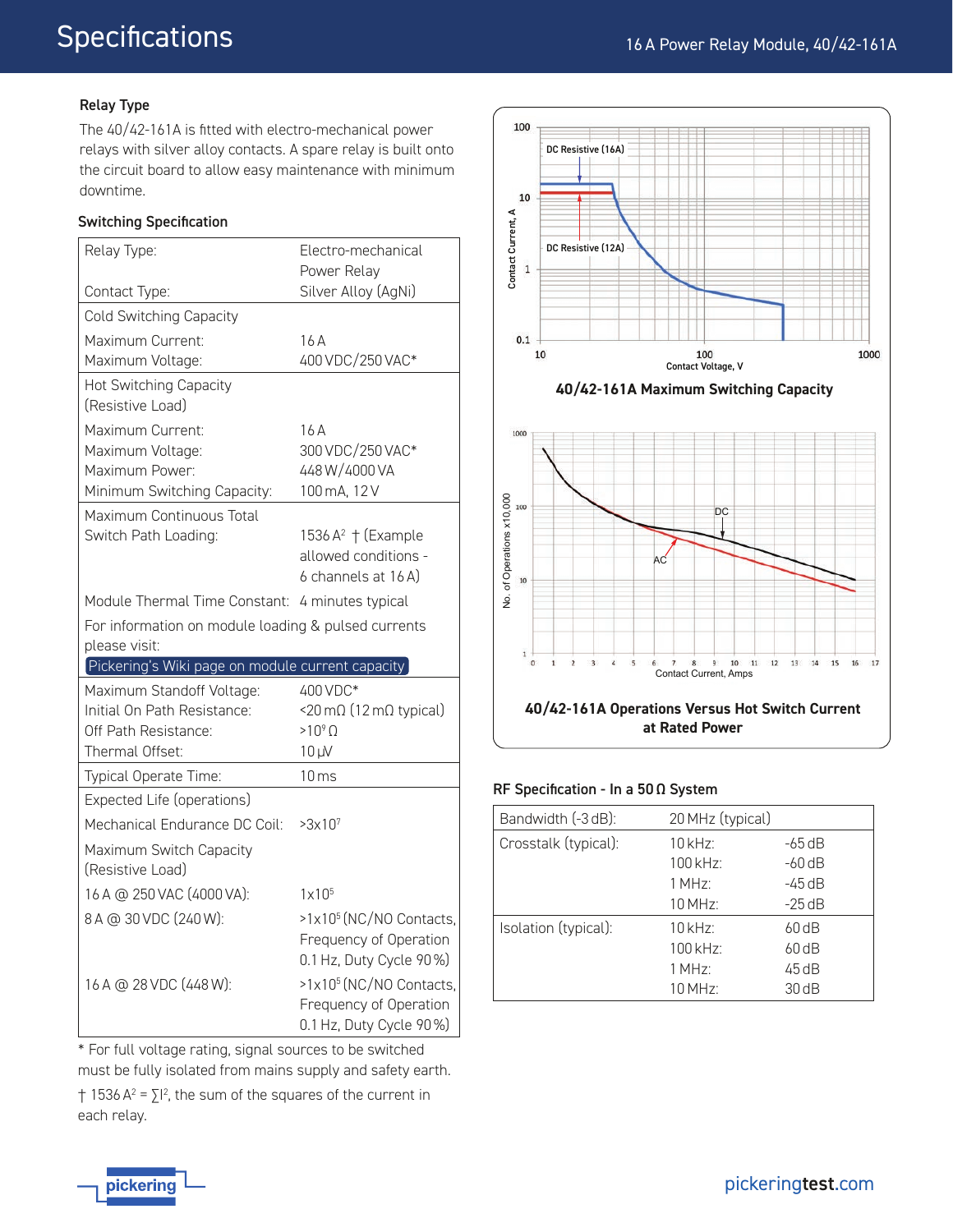#### Power Requirements - 40-161A

| $+3.3V$ | $+5V$      | $-12V$ |
|---------|------------|--------|
|         | $1.3A$ max | ◡      |

#### Power Requirements - 42-161A

| $+3.3V$ | $+12V$ |
|---------|--------|
| 0.4 A   | 0.55A  |

#### Mechanical Characteristics

40-161A - Single slot 3U PXI (CompactPCI card).

42-161A - Single slot 3U PXIe, compatible with PXIe hybrid slot.

Module weight: 480 g maximum.

3D models for all versions in a variety of popular file formats are available on request.

#### **Connectors**

40-161A - PXI bus via 32-bit P1/J1 backplane connector.

42-161A - PXIe bus via XJ3 and XJ4 backplane connectors.

Signals via front panel connectors, for pin outs please refer to the operating manual.

- 40/42-161A-001: 2 x 20-pin male GMCT connectors.
- 40/42-161A-002: 2 x 20-pin male GMCT connectors.
- 40/42-161A-003: 1 x 20-pin male GMCT connector.
- 40/42-161A-101: 2 x 20-pin male GMCT connectors.
- 40/42-161A-102: 1 x 20-pin male GMCT connector.
- Interlock: 1 x 4-pin female 00 series connector\* (40/42-161A versions fitted with hardware interlock option)

\*Mating half supplied when hardware interlock option ordered.

### PXI & CompactPCI Compliance - 40-161A

The module is compliant with the PXI Specification 2.2. Local Bus, Trigger Bus & Star Trigger are not implemented. Uses a 33 MHz 32-bit backplane interface.

#### PXIe Compliance - 42-161A

The module is compliant with the PXIe Specification 1.0. Local Bus, Trigger Bus & Star Trigger are not implemented.

#### Safety & CE Compliance

All modules are fully CE compliant and meet applicable EU directives: Low-voltage safety EN61010-1:2010, EMC Immunity EN61326-1:2013, Emissions EN55011:2009+A1:2010.

#### Hardware Interlock

All versions of the 40/42-161A are available with an optional hardware interlock. The interlock, when activated, will return all relays to their default unpowered state (assuming the relays are fully functional) and also provide error notification via the software interface. For further details please refer to the Hardware Interlock section within the user manual.



**Interlock Signal Routing Diagram for 40/42-161A Versions With Hardware Interlock Option**

#### Operating/Storage Conditions

#### Operating Conditions

| Storage and Transnort Conditions |                                   |  |
|----------------------------------|-----------------------------------|--|
| Altitude: .                      | $5000 \,\mathrm{m}$               |  |
| Humidity:                        | Up to 90% non-condensing          |  |
| Operating Temperature:           | $0^{\circ}$ C to +55 $^{\circ}$ C |  |

#### Storage and Transport Conditions

| Storage Temperature: | $-20\,^{\circ}\text{C}$ to $+75\,^{\circ}\text{C}$ |
|----------------------|----------------------------------------------------|
| Humidity:            | Up to 90% non-condensing                           |
| Altitude: .          | $15000 \,\mathrm{m}$                               |

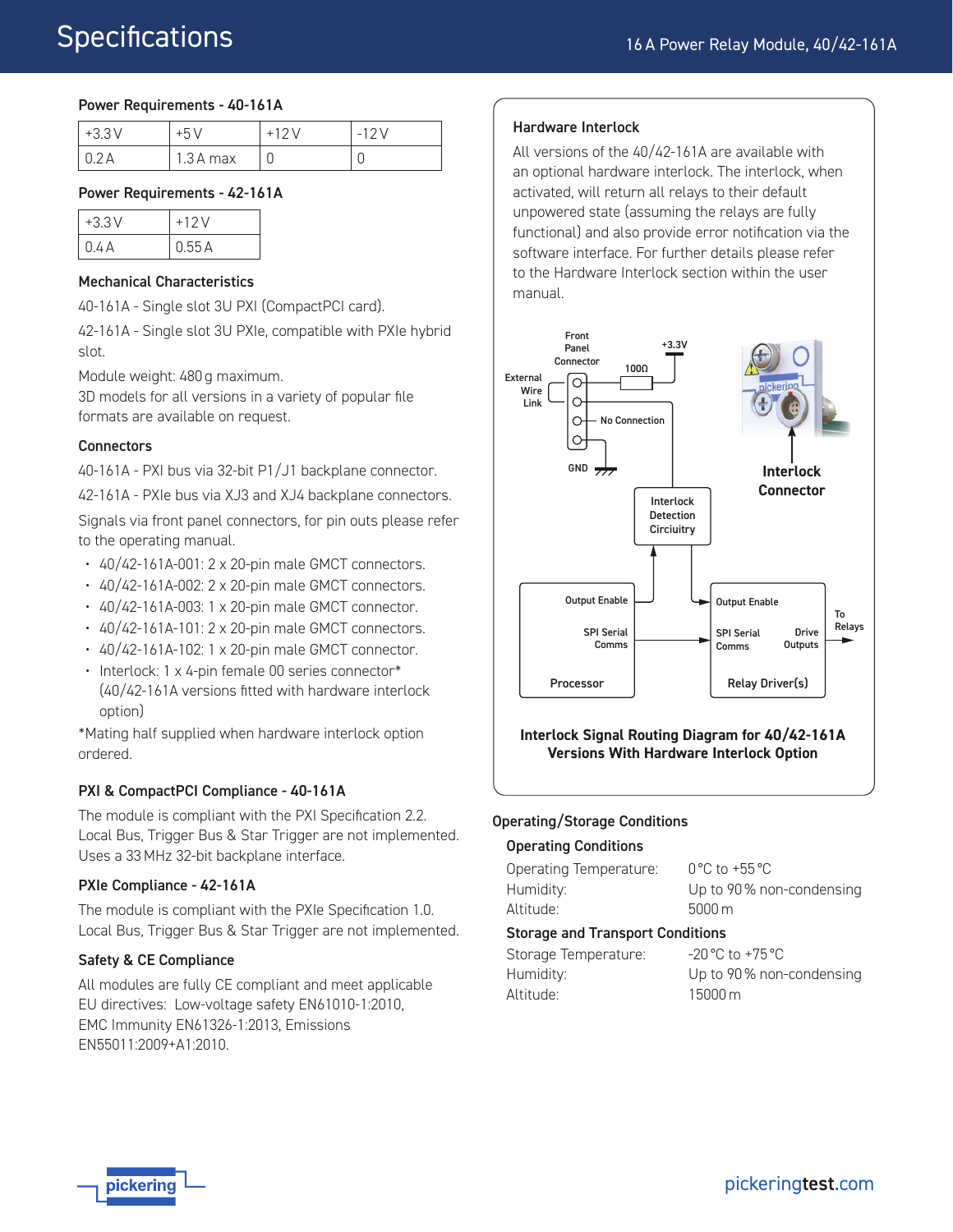# Ordering Information

| <b>Product Order Codes</b> |
|----------------------------|
|----------------------------|

| PXI 16 A Power FMR Module                          |                |  |
|----------------------------------------------------|----------------|--|
| 16 x SPST                                          | 40-161A-001    |  |
| 12 x SPST                                          | 40-161A-002    |  |
| 10 x SPST                                          | 40-161A-003    |  |
| 12 x SPDT                                          | 40-161A-101    |  |
| 6 x SPDT                                           | 40-161A-102    |  |
| PXI 16 A Power EMR Module With Hardware Interlock  |                |  |
| 16 x SPST                                          | 40-161A-001-HI |  |
| 12 x SPST                                          | 40-161A-002-HI |  |
| 10 x SPST                                          | 40-161A-003-HI |  |
| 12 x SPDT                                          | 40-161A-101-HI |  |
| 6 x SPDT                                           | 40-161A-102-HI |  |
| PXIe 16 A Power EMR Module                         |                |  |
| 16 x SPST                                          | 42-161A-001    |  |
| 12 x SPST                                          | 42-161A-002    |  |
| 10 x SPST                                          | 42-161A-003    |  |
| 12 x SPDT                                          | 42-161A-101    |  |
| 6 x SPDT                                           | 42-161A-102    |  |
| PXIe 16 A Power EMR Module With Hardware Interlock |                |  |
| 16 x SPST                                          | 42-161A-001-HI |  |
| 12 x SPST                                          | 42-161A-002-HI |  |
| 10 x SPST                                          | 42-161A-003-HI |  |
| 12 x SPDT                                          | 42-161A-101-HI |  |
| 6 x SPDT                                           | 42-161A-102-HI |  |

#### Product Customization

Pickering modules are designed and manufactured on our own flexible manufacturing lines, giving complete product control and enabling simple customization to meet very specific requirements.

Customization can include:

- Alternative relay types
- Mixture of relay types
- Alternative number of relays
- Different performance specifications

All customized products are given a unique part number, fully documented and may be ordered at any time in the future. Please contact your local sales office to discuss.

#### Support Products

#### Spare Relay Kits

Kits of replacement relays are available for the majority of Pickering's PXI switching products, simplifying servicing and reducing down-time.

| Product                | <b>Relay Kit</b> |
|------------------------|------------------|
| 40/42-161A-001/002/003 | 91-100-092       |
| 40/42-161A-101/102     | 91-100-091       |

For further assistance, please contact your local Pickering sales office.

#### Mating Connectors & Cabling

For connection accessories for the 40/42-161A series please refer to the [90-014D](http://www.pickeringtest.com/content/downloads/datasheets/90-014D.pdf) 20-pin GMCT Connector Accessories data sheet where a complete list and documentation can be found for accessories, or refer to the Connection Solutions catalog.



**42-161A PXIe 16 A Power Relay Module**

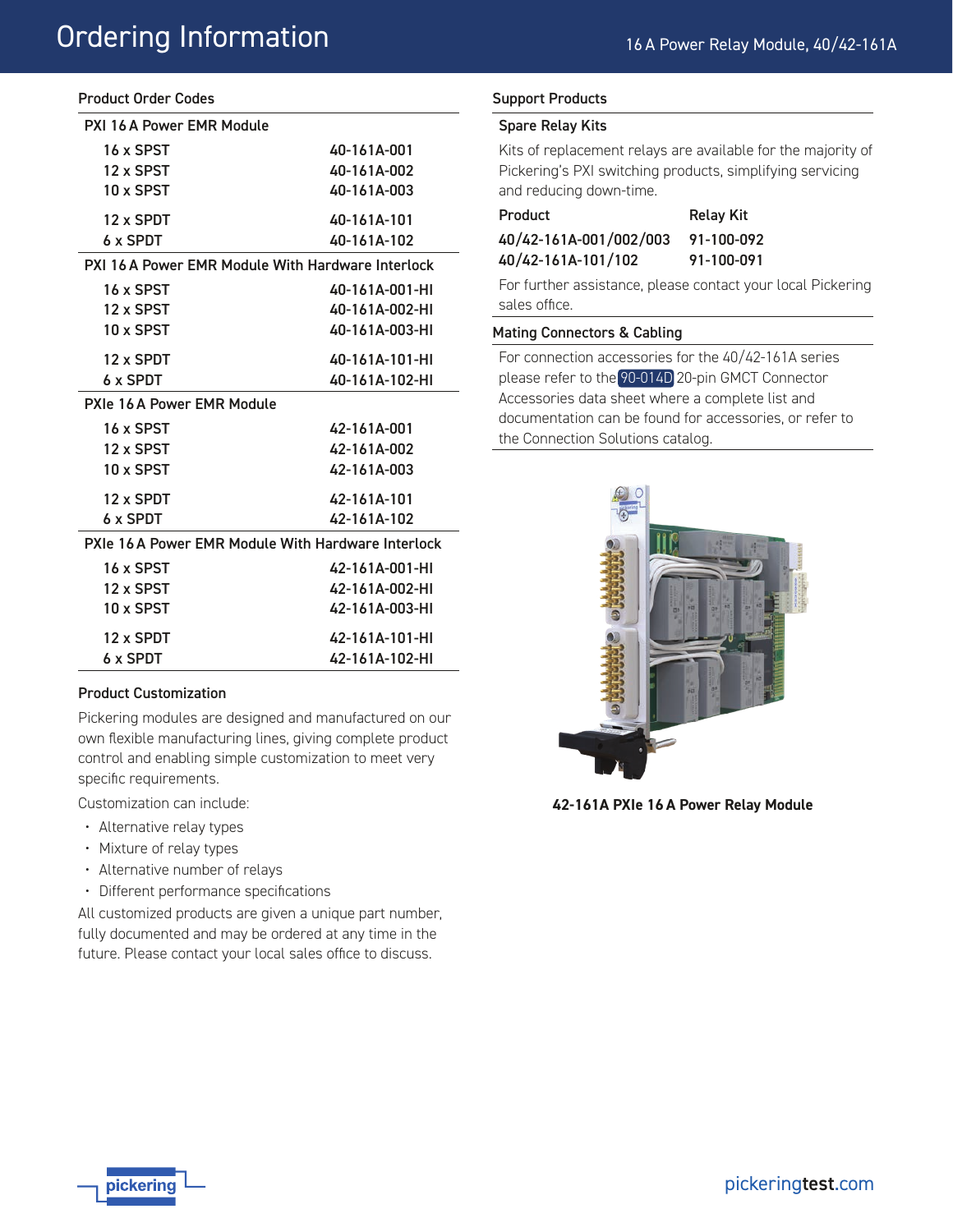# Supporting Products & Software

# Chassis Compatibility

The PXI versions of this module must be used in a suitable chassis. They are compatible with the following chassis types:

- All chassis conforming to the 3U PXI and 3U Compact PCI (cPCI) specification
- Legacy and Hybrid Peripheral slots in a 3U PXI Express (PXIe) chassis
- Pickering Interfaces LXI or LXI/USB Modular Chassis

The PXIe versions of this module are compatible with the following chassis types:

- All chassis conforming to the 3U PXIe specification
- PXIe and Hybrid Peripheral slots in a 3U PXI Express (PXIe) chassis

# Chassis Selection Guide

#### Standard PXI or hybrid PXIe Chassis from any Vendor:

- Mix our 1000+ PXI switching & simulation modules with any vendor's PXI instrumentation
- Embedded or remote Windows PC control
- Real-time Operating System Support
- High data bandwidths, especially with PXI Express
- Integrated module timing and synchronization

### Pickering LXI or LXI/USB Modular Chassis—only accept our 1000+ PXI Switching & Simulation Modules:

- Ethernet or USB control enables remote operation
- Low-cost control from practically any controller
- LXI provides manual control via Web browsers
- Driverless software support
- Power sequencing immunity
- Ethernet provides chassis/controller voltage isolation
- Independence from Windows operating system

# Connectivity Solutions

We provide a full range of supporting cable and connector solutions for all our switching products—20 connector families with 1200+ products. We offer everything from simple mating connectors to complex cables assemblies and terminal blocks. All assemblies are manufactured by Pickering and are guaranteed to mechanically and electrically mate to our modules.





Connectors & Backshells Multiway Cable Assemblies RF Cable Assemblies Connector Blocks





We also offer customized cabling and have a free online Cable Design Tool that can be used to create custom cable solutions for many applications. Visit: [pickeringtest.com/cdt](http://www.pickeringtest.com/cdt) to start your design.

### Mass Interconnect

We recommend the use of a mass interconnect solution when an Interchangeable Test Adapter (ITA) is required for a PXI or LXI based test system. Our modules are fully supported by both Virginia Panel and MacPanel.

# Pickering Reed Relays

We are the only switch provider with in-house reed relay manufacturing capability via our Relay Division. These instrument grade reed relays feature *SoftCenter*™ technology, ensuring long service life and repeatable contact performance. To learn more, please go to: [pickeringrelay.com](http://www.pickeringrelay.com)